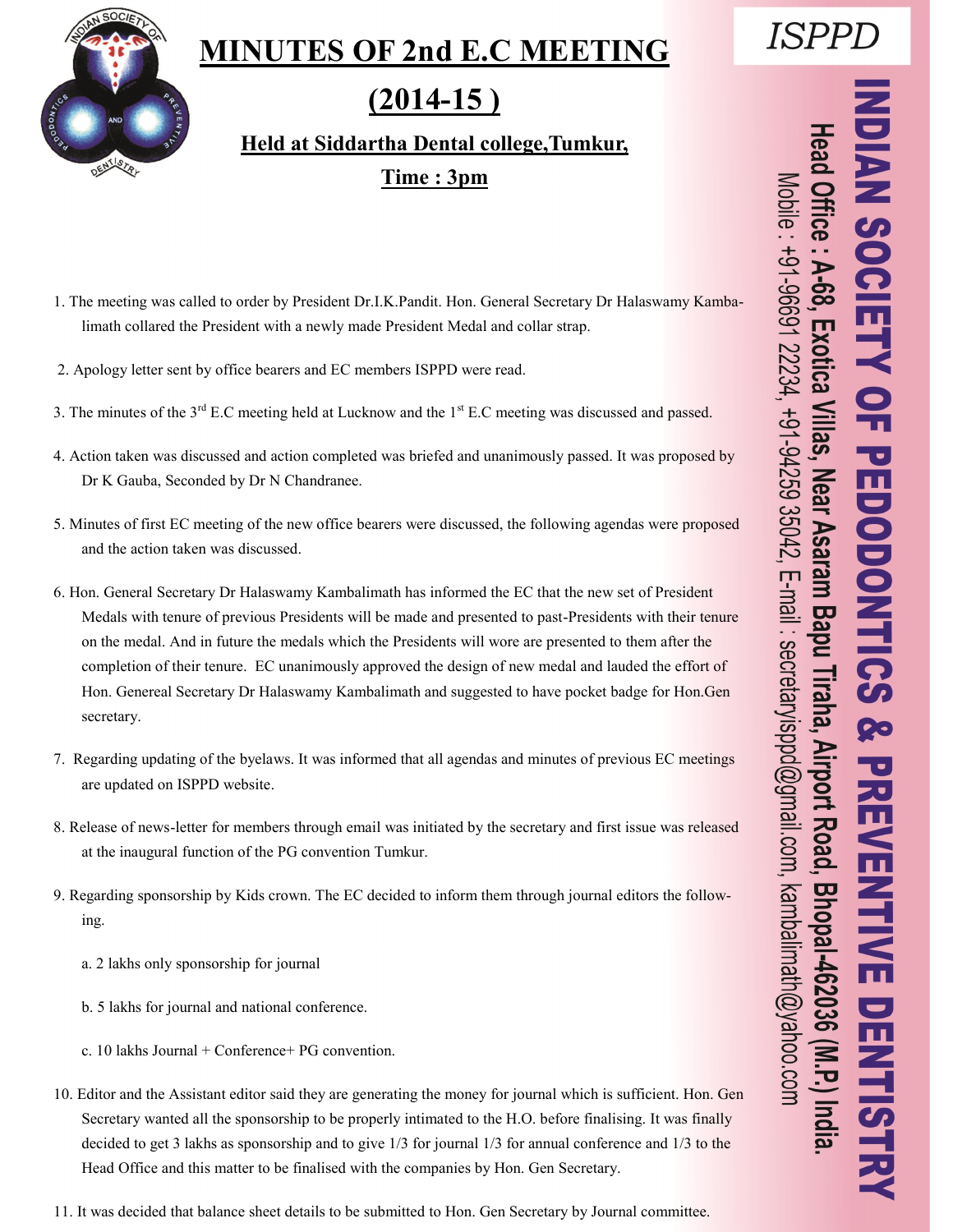## **MINUTES OF 2nd E.C MEETING**



#### **(2014-15 )**

**Held at Siddartha Dental college,Tumkur,** 

**Time : 3pm**

- 12. Filing of conference accounts using TAN no was raised by Dr.Ullal Anand Nayak. It was decided that all the conference and PG convention organisers to follow the same format.
- 13. Young Pedodontist Award:
	- i. The scrutinising committee comprising of Dr.Sudheendra Baliga and Dr.Ramesh gave the final list of the awardee.
	- ii. 2014 YPA will be awarded to Dr. Aditi Kapoor from PGI chandigarh.
	- iii. Certain proposals by this committee were put forward and accepted by E.C. and same will be uploaded in website.
	- iv. It was decided to form the next committee by President and Gen. Secretary and the names of committee members will be kept confidential until announcement of award.
- 14. The registration tariff for conference and convention to be reduced was discussed and to take appropriate steps.
- 15. President Dr I K Pandit and Dr Gauba has suggested to have bidding process from 2018 and EC accepted the proposal.
- 16. Star Pedodontist awards to be extended to other members who have contributed to the society were approved. A plaque recognising their work will be given.
- 17. The issue regarding conscious sedation:
	- i. The committee formed in the Lucknow AGM lead by Dr Latha has informed the EC that it has already prepared a memorandum and submitted to DCI.
	- ii. As DCI President already told in his inaugural address, that the file is sent to Ministry of Health for approval, no further discussion held regarding the same.
- 18. Regarding Pedodontics patient age: Dr Rahul Hegde suggested that a letter should be sent to DCI and MOH.
- 19. Regarding discrepancies in membership nos. of the society, it was suggested that already allotted membership nos should not be altered and could be rearranged. But whole matter was left to secretary's discretion to finalise the list in proper order.

20. IAPD representation by ISPPD: It was decided that any EC member attending can represent if

**ISPPD**